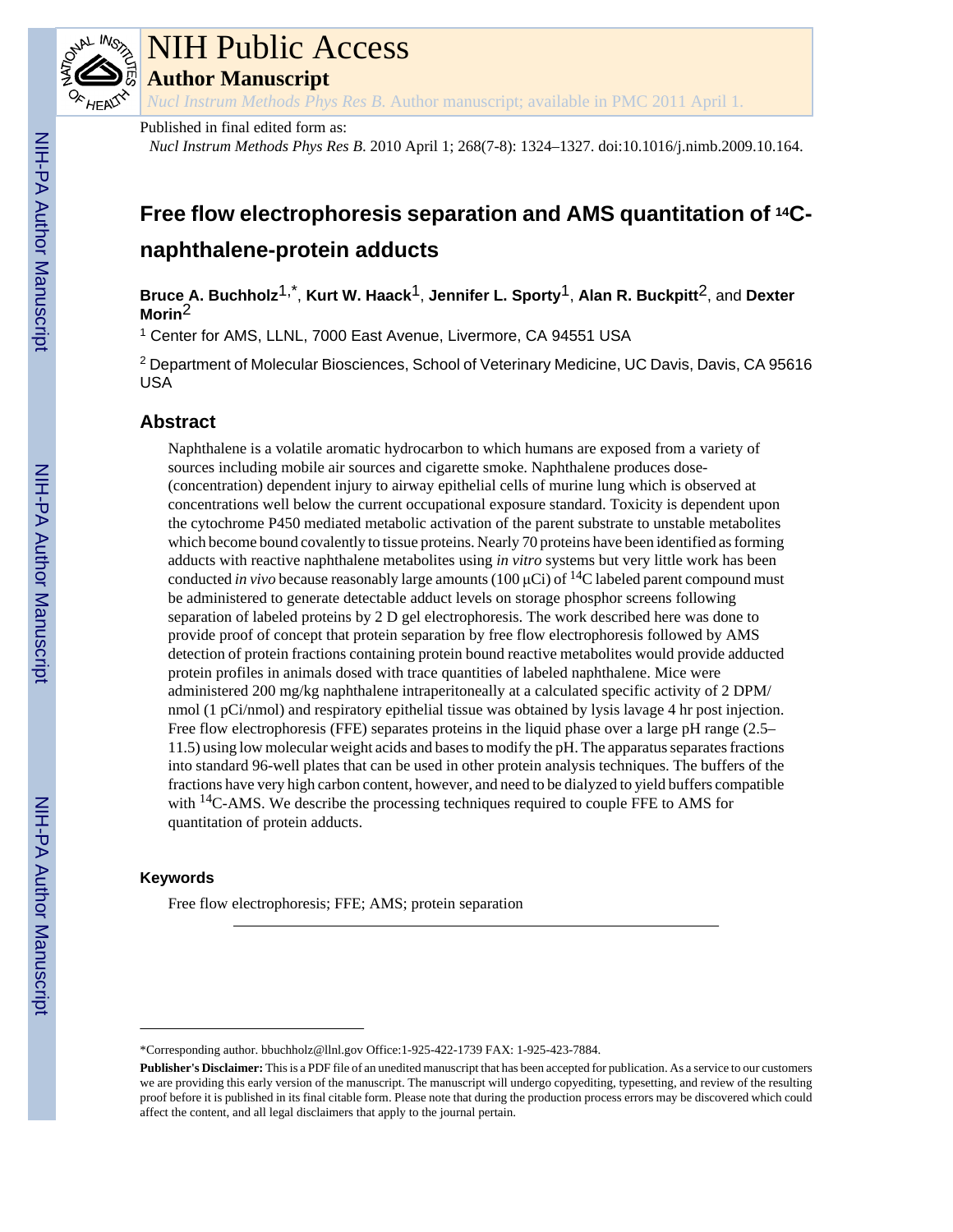### **Introduction**

Lung disease is the fourth leading cause of morbidity and mortality in the US population. Cancer of the lung has the highest mortality rate of any cancer in both males and females. While death rates from heart disease, cancer and cerebrovascular disease have decreased in the past 10 years, death rates from chronic lower respiratory disease have remained steady. Although tobacco use and traffic-related pollutants have been demonstrated to be causative factors and likely account for a portion of the disease statistics, the precise etiology of lung disease remains largely unknown [1]. Causation is likely mutifactorial involving genetic predisposition and exposure to chemicals, particles, and/or allergens.

Naphthalene is a volatile, bicyclic aromatic hydrocarbon to which humans are exposed from a variety of sources including industrial (aluminum smelting and use as a starting material for various synthetic derivatives) and via combustion of fossil fuels. Short term inhalation exposures (4 hrs) to levels of naphthalene well below the current occupational limit (currently 10 ppm) results in substantial necrosis of murine airway epithelial cells and rat and murine nasal olfactory epithelial cells [2]. Rat airway epithelium is not susceptible to naphthalene even after parenteral exposures to  $LD_{50}$  doses [3]. Similarly, long-term cancer bioassays have revealed susceptibility of female mouse lungs (a slight increase in adenoma formation) at the highest doses tested (30 ppm) whereas in rats, no lung tumors were observed. However, there was a dramatic increase in nasal epithelial cell hyperplasia and an increase in epithelial adenoma and neuroblastoma in rats which was concentration dependent [4]. To date there is insufficient evidence to provide a clear epidemiologic link between naphthalene exposure and any long term heath effects in human lungs.

Human exposure to naphthalene occurs from a variety of sources both industrial [5] and environmental. Naphthalene is a significant component of jet fuel  $(1-3\%)$  and is a byproduct of combustion of wood, gasoline and tobacco products [6]. Measurements of 1-and 2-naphthol eliminated in human urine have consistently demonstrated detectable levels in almost all samples analyzed [7,8]. Although some of this may arise as a byproduct of carbaryl exposure, the most likely source is environmental naphthalene. Cigarette smoking markedly increases the levels of naphthol in the urine [7].

The finding of nearly universal human exposure to naphthalene along with animal data showing toxicity after both acute and chronic exposure underscores the need to understand the precise mechanisms of toxicity in animal models, to develop and validate markers that are intimately associated with those mechanisms, and to apply these markers to exposed human populations. The work described here is part of a long-term effort to understand the importance of protein targets to which reactive metabolites of naphthalene become bound [9–11] as a mechanism of toxicity. The vast majority of the work conducted uses *in vitro* models and data is needed from *in vivo* studies on adducts generated in target cells. Conventional *in vivo* studies are impractical, particularly in large rodents, because of the large amounts of  $^{14}C$  labeled starting material which must be used to obtain detectable signals using current standard methodology (separation of proteins by 2D gel electrophoresis followed by protein transfer to PVDF membranes and storage phosphorimaging analysis. Accordingly the work described here couples the power of protein separation by free flow electrophoresis with the exquisite sensitivity of  $^{14}$ C-AMS.

#### **Experimental**

## **Animal dosing and treatment**

Male Swiss Webster mice (20–30 g) were purchased from Harlan Laboratories, Indianapolis, IN and were allowed food and water *ad libitum*. Animals were housed in HEPA filtered barrier racks for at least 1 week following receipt from the supplier. All animal use was approved in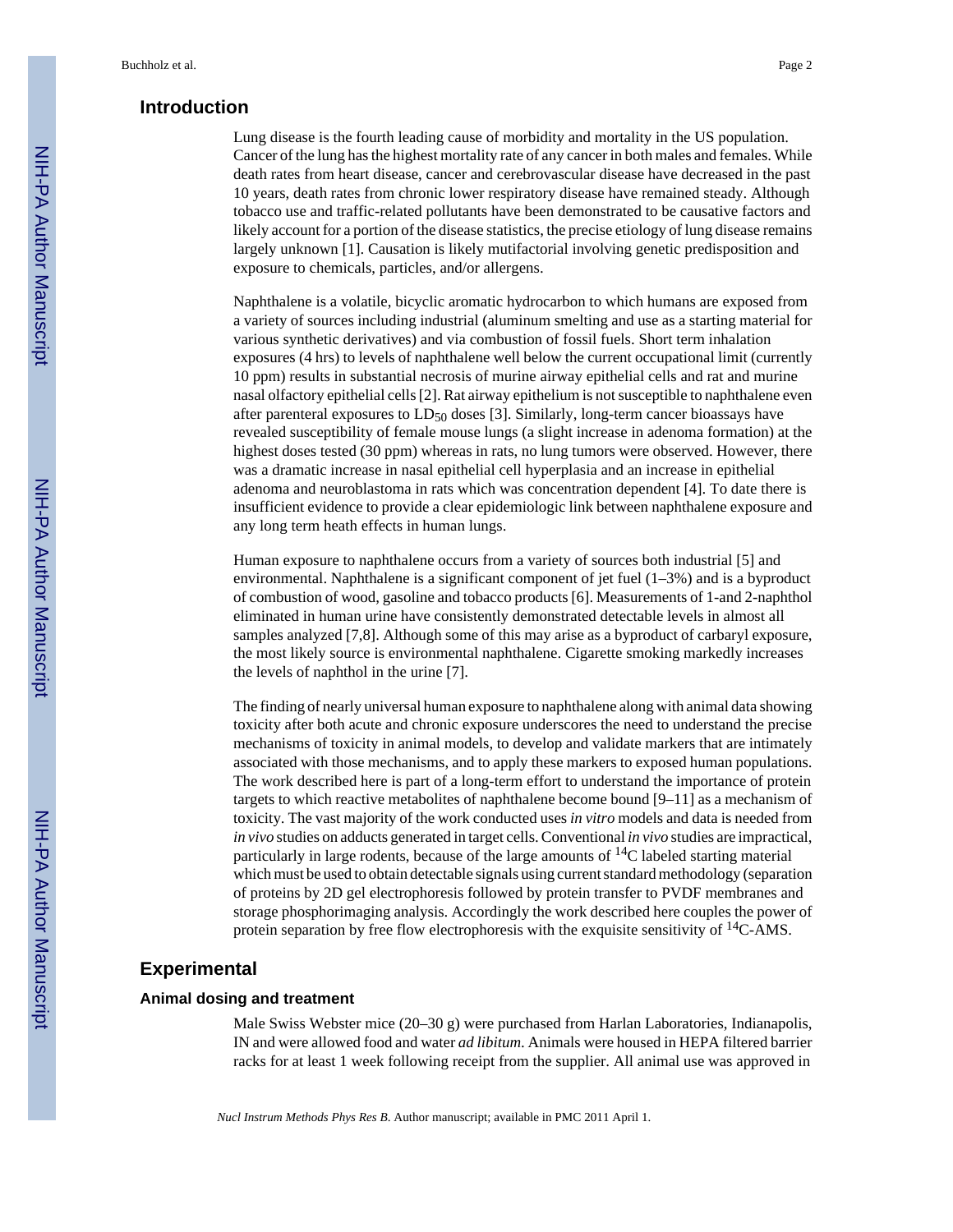advance by the IAUCC. <sup>14</sup>C-Naphthalene (labeled in the 1,4,5,8 positions) was purchased from Moravek Radiochemicals (>99% radiochemical purity by HPLC) and was diluted with unlabeled naphthalene to achieve a specific activity of 1 pCi/nmole. This specific activity corresponds to  $1^{14}$ C atom in every 62,400 naphthalene atoms. Naphthalene was administered intraperitoneally in oleic oil at a dose of 200 mg/kg, 5 ml/kg.

Four hrs after administration, animals were given an overdose of pentobarbital, the trachea was cannulated and lungs were removed from the chest cavity. Parenchymal areas of the lung were filled with low melting temperature agarose, the lungs were cooled in 5% dextrose for 10 min to allow agarose to congeal and epithelial airway proteins were selectively removed by lysis lavage. The procedure is described in detail in [12].

#### **FFE separation**

Large biological amphoteric molecules such as proteins contain both acidic and basic functional groups and thus can carry net positive or negative charge as well as no net charge. FFE separates proteins by isoelectric point (pI), the pH at which a particular protein carries no net electrical charge. At a pH below the pI, a protein carries a net positive charge while at a pH above the pI, it carries a net negative charge. The FFE uses a technique known as isoelectric focusing (IEF) which allows the proteins to migrate to their pI on a pH gradient. IEF is routinely used in 2-D gel protein separation. An advantage of FFE over gels is maintaining the protein in solution to make additional analyses easier.

The lysate of mouse lung epithelial cells (1 mL of 5 mg/mL protein) was diluted to 1 mg/mL protein in separation medium (7M urea, 2M thiourea, 0.25M mannitol, 1% CHAPS, and proprietary prolytes to create a pH gradient for separation). The diluted sample was then centrifuged at 25,000 RPM (80,000  $\times$  g) for 10 min and the supernatant was removed for separation by FFE.

A BD<sup>™</sup> Free Flow Electrophoresis System (Becton, Dickinson and Company, Franklin Lakes, NJ USA) was used for the separations. The FFE system is capable of producing an IEF gradient from pH 2.5 to pH 11.5. We used an IEF gradient from pH 3 to pH 9 to fractionate the sample, spanning fractions 23–56 in the 96 well plate. The FFE used a voltage of 400V, current of 18 mA, buffer flow rate (excluding counter flow) of 60 mL/hr, and sample flow rate of 1 mL/hr while operating at 10°C. A pI marker test was performed after FFE equilibration to verify the pH gradient in the apparatus. The sample was applied immediately after checking the gradient. The FFE produced 96 fractions containing approximately 2 mL each. About 2 mg of protein was distributed among the fractions and no single fraction had more than a couple hundred micrograms of protein.

#### **Analysis of FFE Fractions**

We initially tried to analyze a subset of the FFE fractions using the carbon content of the buffer solution to serve as a carrier. The FFE buffer was very high in carbon, approximately 132 mg C/mL. We could use only a 10 μL aliquot of each 2 mL fraction. Although we observed variation in  $^{14}$ C content among fractions, the dynamic range was relatively poor due to the small amount of protein in each fraction and the low specific activity of the naphthalene (see Table 1). We decided it would be better to try replacing the buffer with one that contained less carbon so that we could improve signal-to-noise and analyze a larger portion of the fraction.

#### **Dialysis**

Each fraction was dialyzed in 3500 MW cutoff Spectrapor membrane with a total of 4 buffer changes for 2 days each against 0.1% SDS (sodium dodecyl sulfate). This procedure removes any unbound naphthalene or naphthalene metabolites and exchanges the salts and buffer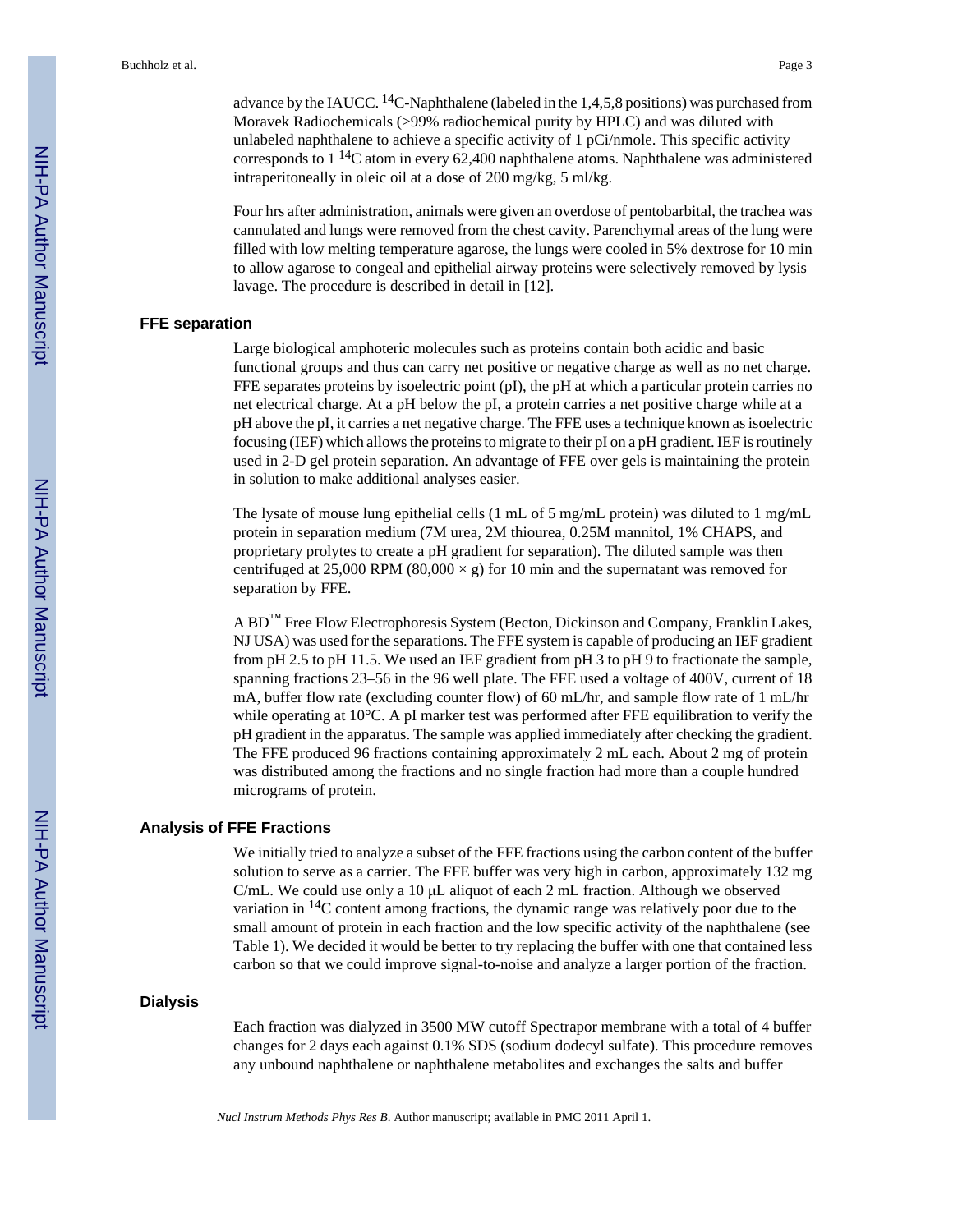associated with the sample for 0.1% SDS. Proteins are solubilized in SDS. After dialysis, each fraction contained 0.5 mg C/mL buffer and approximately 3 mL total volume. Dialysis reduced the carbon inventory of each fraction by a factor of more than 100 and produced uniform baseline concentrations of carbon and  $^{14}$ C by replacing the proprietary prolytes from the FFE fraction with 0.1% SDS.

#### **AMS sample prep and analysis**

Sample prep of FFE fractions was very similar to our previous work with HPLC fractions [13–15]. Here we used 300  $\mu$ L aliquots of SDS buffered samples for <sup>14</sup>C analysis because this volume fits within our nested combustion tube system for drying samples. Each aliquot was placed in a quartz tube  $({\sim}6{\times}30$  mm, 4 mm i.d.) nested inside two borosilicate glass culture tubes (10×75 mm in 12×100 mm). The insides of the borosilicate tubes were never touched by the researcher. These aliquots contained 150 μg C (25 amol  $^{14}$ C) from SDS, which is insufficient for reliable graphite production using our standard procedure [16]. It was necessary to add 620 μg C from trybutyrin (1μL neat trybutryin delivered with a capillary tube) carrier to ensure robust sample graphitization. The carrier tributyrin contained 10 amol  $^{14}C$  per fraction.

The inner quartz vials were transferred to quartz combustion tubes which were evacuated and sealed. The samples were combusted to  $CO<sub>2</sub>$  and reduced to filamentous carbon using our standard procedure [16,17]. Graphite samples were packed into aluminum sample holders and carbon isotope ratios were measured on the compact LLNL spectrometer [18]. Typical AMS measurement times were  $3-5$  min/sample, with a counting precision of  $0.8 - 1.4$  % and a standard deviation among 3–7 measurements of 1–3%. The <sup>14</sup>C/<sup>13</sup>C ratios of the unknowns were normalized to measurements of four identically prepared standards of known isotope concentration (IAEA-C6 formerly known as Australian National University Sucrose) [19].

#### **Results**

#### **Limit of Quantitation**

Detection limit and limit of quantitation (LOQ) can be defined in a variety of different ways. We believe a LOQ is more appropriate than a detection limit for this application because the processing of the sample introduces a baseline of  ${}^{14}C$  in all the fractions. The true LOQ is the  ${}^{14}C$  signal above this baseline. The carbon carrier contributes  $35.0\pm1.3$  (1SD) amol of <sup>14</sup>C and 770 μg C per fraction. Six replicates of SDS + tributyrin were used to determine the carrier contribution. The fractions also contained some carbon from the proteins. Approximately 2 mg of protein was distributed across 30 fractions. If we assume uniform distribution, about 65 μg of protein was distributed in each fraction. We know that the protein did not distribute uniformly, but the limit in any one fraction was probably no more than 300 μg of protein. Only 1/10 of each fraction was analyzed, so no more than 30 μg protein ( $\sim$ 10 μg C) of contemporary carbon was added to each fraction. This corresponds to no more than 1 amol of  $14C$  from the protein in any single AMS sample. The contribution of  $14C$  from protein to each fraction is less than the uncertainty of the carrier. We calculated a gross LOQ by adding together the  $^{14}$ C contributions of the carrier baseline (35.0 amol), the maximum protein contribution (1.0 amol), and three times the uncertainty in the baseline (4.2 amol). Any sample containing more than 40.2 amol  $^{14}$ C was above the gross LOQ. This LOQ corresponds to 5.2 amol 14C above carrier baseline.

#### **Protein adduct measurement**

Nearly every fraction between pH 3 and pH 9 had a significant signal above the LOQ. Figure 1 depicts the 14C in each measured fraction as well as the carrier baseline and LOQ. The protein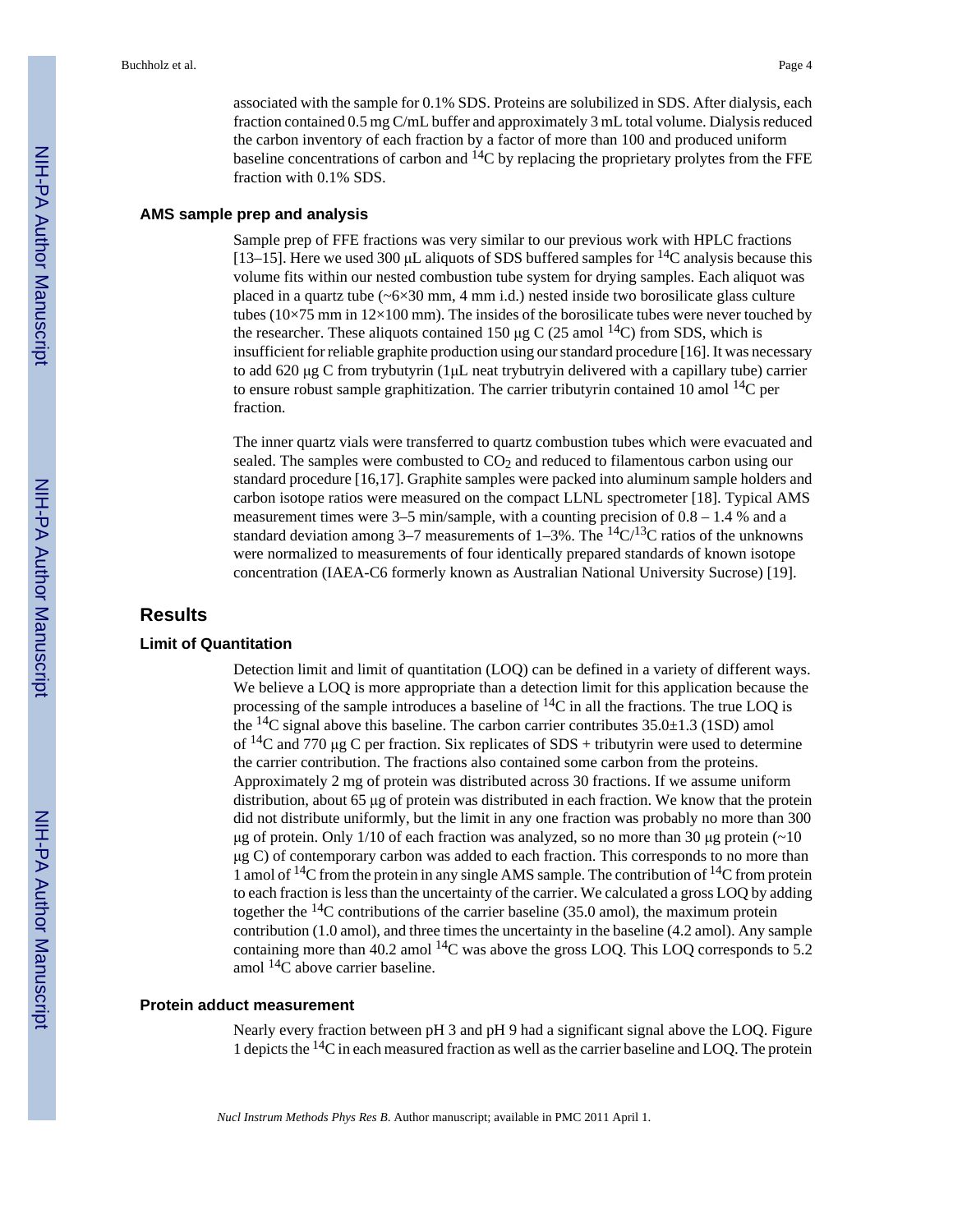Buchholz et al. Page 5

adduct level in any fraction can be calculated from the moles of <sup>14</sup>C in the fraction <sup>14</sup>C<sub>fr</sub>, carrier baseline <sup>14</sup>C<sub>b</sub>, and protein 14C<sub>pr</sub>, and the labeled fraction of naphthalene L<sub>f</sub>.

$$
\frac{\text{mole naphthalene}}{\text{fraction}} = \left(\frac{^{14}\text{C}_{\text{fr}} - ^{14}\text{C}_{\text{b}} - ^{14}\text{C}_{\text{pr}}\right) \frac{1}{L_{\text{f}}}
$$
\n<sup>(1)</sup>

In our case, the labeled fraction was very low (1 in 62,400), so the quantity of naphthalene in individual fractions was large. One could investigate binding of much lower doses of naphthalene simply by increasing the specific activity of the dose material.

# **Conclusions**

FFE is suitable for separating protein-adducts for AMS analysis and, because of the high sensitivity of AMS, appears to be the only practical approach for obtaining quantitative information on the distribution of protein adducts *in vivo*. Dialysis or some other buffer exchange technique is absolutely necessary prior to AMS analysis, however, due to high carbon content of the FFE buffer. Dialysis accomplished two significant goals, it radically altered the carbon inventory of each fraction and produced a uniform baseline for all fractions. In this study we tackled some basic obstacles in processing FFE fractions for AMS analysis. We chose a simple system with which we had familiarity. FFE offers some distinct advantages over other separation techniques. FFE can separate membrane proteins that are generally difficult to work with due to limited solubility.

Furthermore, FFE can separate different cell organelles, which can be important in cell biology research of drug targeting. We've shown here basic approaches to integrating FFE and AMS as complimentary analytical tools.

### **Acknowledgments**

Support was provided by Grant Number P42ES004699 from the National Institute of Environmental Health Sciences and NIH/NCRR (RR13461). The content is solely the responsibility of the authors and does not necessarily represent the official views of the National Institute of Environmental Health Sciences or the National Institutes of Health. This work performed in part under the auspices of the U.S. Department of Energy by Lawrence Livermore National Laboratory under Contract DE-AC52-07NA27344.

# **References**

- 1. Salam MT, Islam T, Gilliland FD. Curr Opin Pulm Med 2008;14:3. [PubMed: 18043269]
- 2. Lee MG, Phimister A, Morin D, Buckpitt A, Plopper C. J Pharmacol Exp Ther 2005;314:103. [PubMed: 15833892]
- 3. Plopper CG, Suverkropp C, Morin D, Nishio S, Buckpitt A. J Pharmacol Exp Ther 1992;261:353. [PubMed: 1560379]
- 4. Abdo KM, Grumbein S, Chou BJ, Herbert R. Inhal Toxicol 2001;13:931. [PubMed: 11696867]
- 5. Preuss R, Drexler H, Bottcher M, Wilhelm M, Bruning T, Angerer J. Int Arch Occup Environ Health 2005;78:355. [PubMed: 15864631]
- 6. ATSDR. US Department of Health Services; 2005. Toxicological profile for naphthalene, 1 methylnaphthalene, and 2-methylnaphthalene; p. 1-292.www.atsdr.cdc.gov/toxprofiles/tp67.html
- 7. Jacob P III, Wilson M, Benowitz NL. Anal Chem 2007;79:587. [PubMed: 17222024]
- 8. Li Z, Sandau CD, Romanoff LC, Caudill SP, Sjodin A, Needham LL, Patterson DG Jr. Environ Res 2008;107:320. [PubMed: 18313659]
- 9. Lin CY, Isbell MA, Morin D, Boland BC, Salemi MR, Jewell WT, Weir AJ, Fanucchi MV, Baker GL, Plopper CG, Buckpitt AR. Chem Res Toxicol 2005;18:802. [PubMed: 15892573]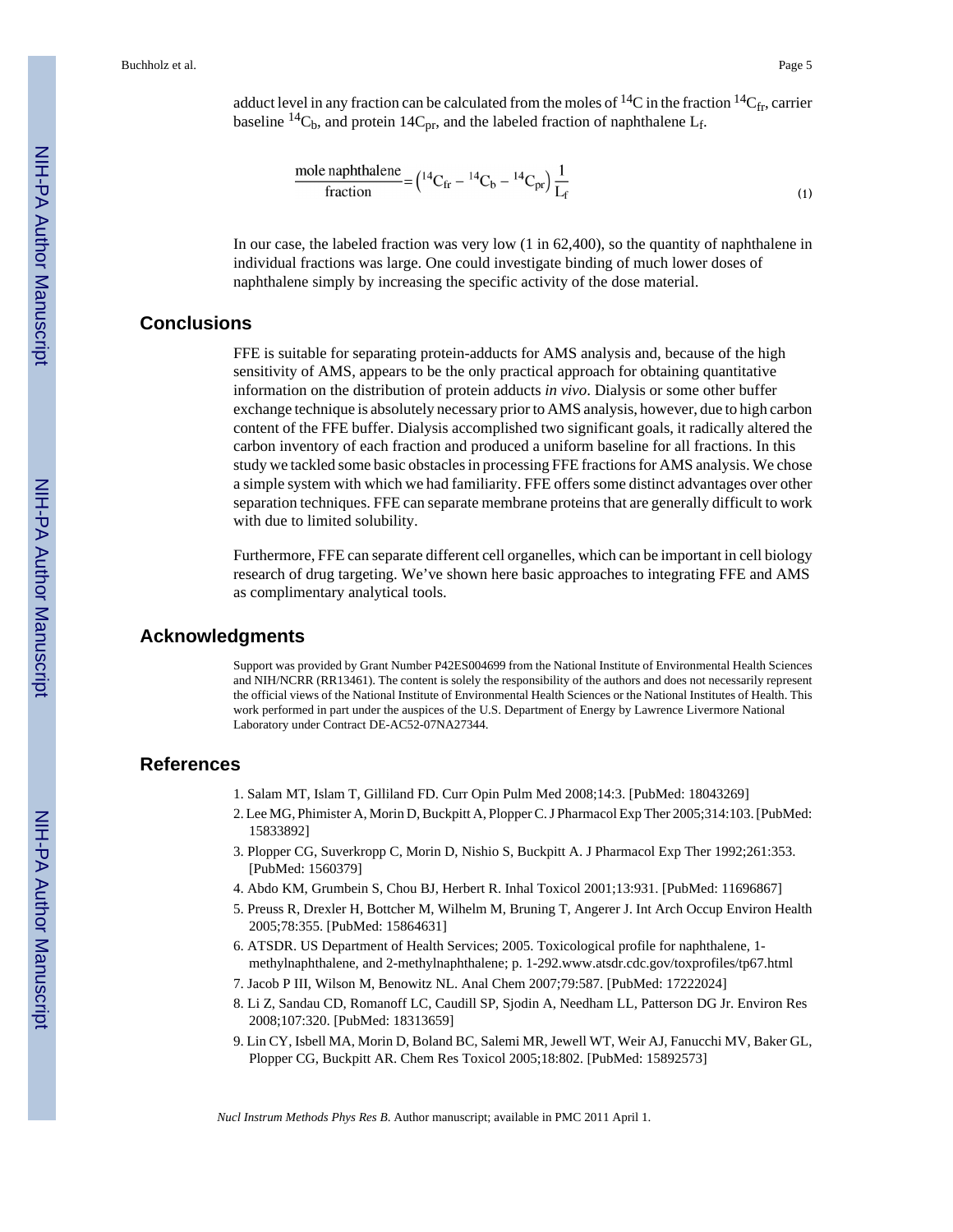- 10. Lin CY, Boland BC, Lee YJ, Salemi MR, Morin D, Miller LA, Plopper CG, Buckpitt AR. Proteomics 2006;6:972. [PubMed: 16453347]
- 11. DeStefano Shields CE, Morin D, Buckpitt A. FASEB J 2008;22:1131.9.
- 12. Wheelock AM, Zhang L, Tran MU, Morin D, Penn S, Buckpitt AR, Plopper CG. Am J Physiol Lung Cell Mol Physiol 2004;286:L399. [PubMed: 14594729]
- 13. Buchholz BA, Fultz E, Haack KW, Vogel JS, Gilman SD, Gee S, Hammock BD, Hui X, Wester RC, Maibach HI. Anal Chem 1999;271:3519. [PubMed: 10464479]
- 14. Buchholz BA, Dueker SR, Lin Y, Clifford AJ, Vogel JS. Nucl Instr and Meth B 2000;172:910.
- 15. Miyashita M, Presley JM, Buchholz BA, Lam KS, Lee YM, Vogel JS, Hammock BD. PNAS 2001;98:4403. [PubMed: 11287636]
- 16. Ognibene TJ, Bench G, Vogel JS, Peaslee GF, Murov S. Anal Chem 2003;75:2192. [PubMed: 12720362]
- 17. Vogel JS. Radiocarbon 1992;34:344.
- 18. Ognibene TJ, Bench G, Brown TA, Peaslee GF, Vogel JS. Int J Mass Spectrom 2002;218:255.
- 19. Rozanski K, Stichler W, Gonfiantini R, Scott EM, Beukens RP, Kromer B, van der Plicht J. Radiocarbon 1992;34:506.
- 20. Reimer PJ, Brown TA, Reimer RW. Radiocarbon 2004;46:1299.

NIH-PA Author Manuscript

NIH-PA Author Manuscript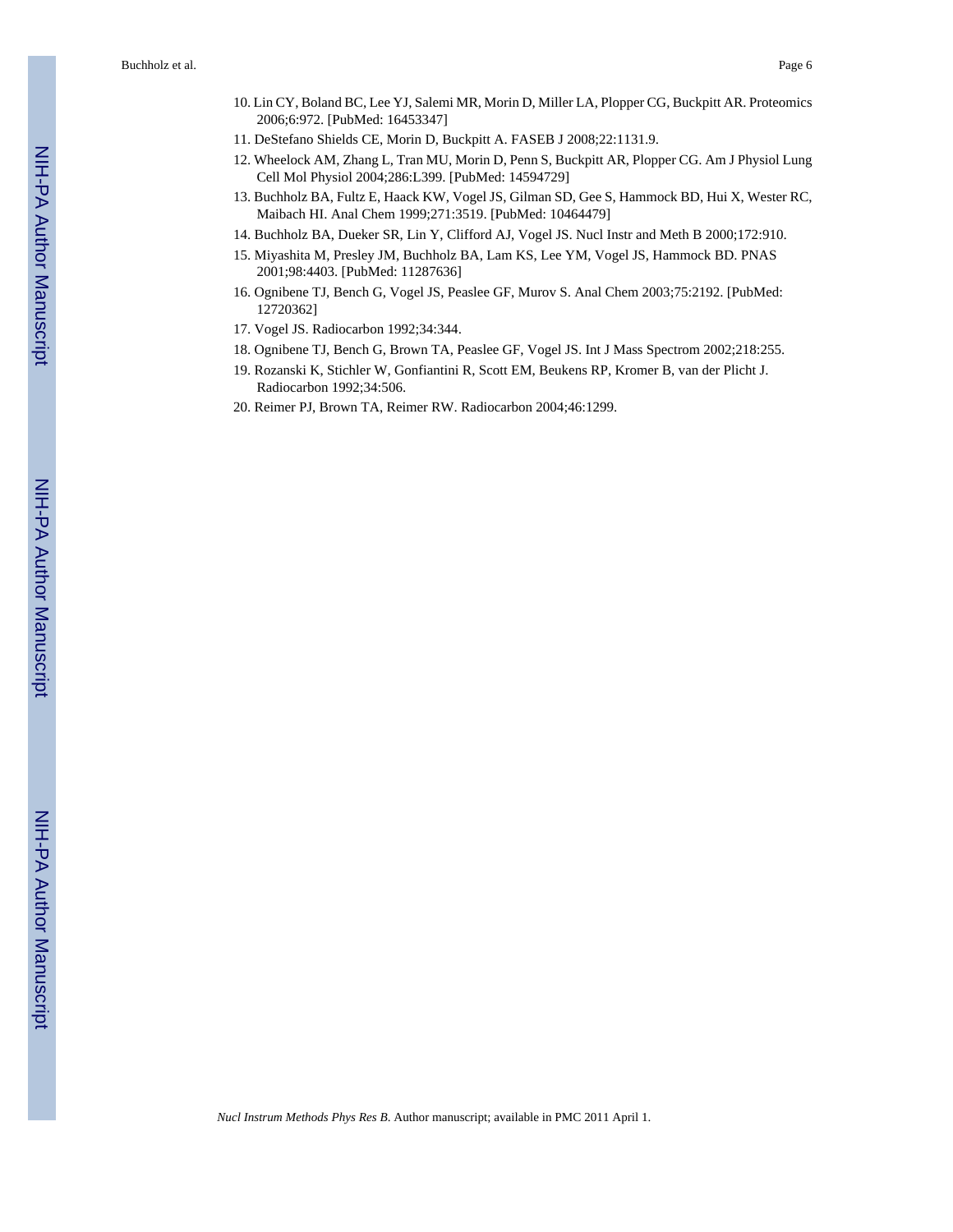Buchholz et al. Page 7



#### **Fig. 1.**

Excess 14C in individual FFE fractions. The baseline (35.0 amol) is composed of SDS from dialysis and tributyrin carrier. Dialysis produces a uniform baseline across all fractions. The  $14$ C limit of quantitation (LOQ) is the sum of the baseline, 3x the uncertainty in the baseline (4.2 amol), and the maximum amount of adducted protein in a sample (1.0 amol).